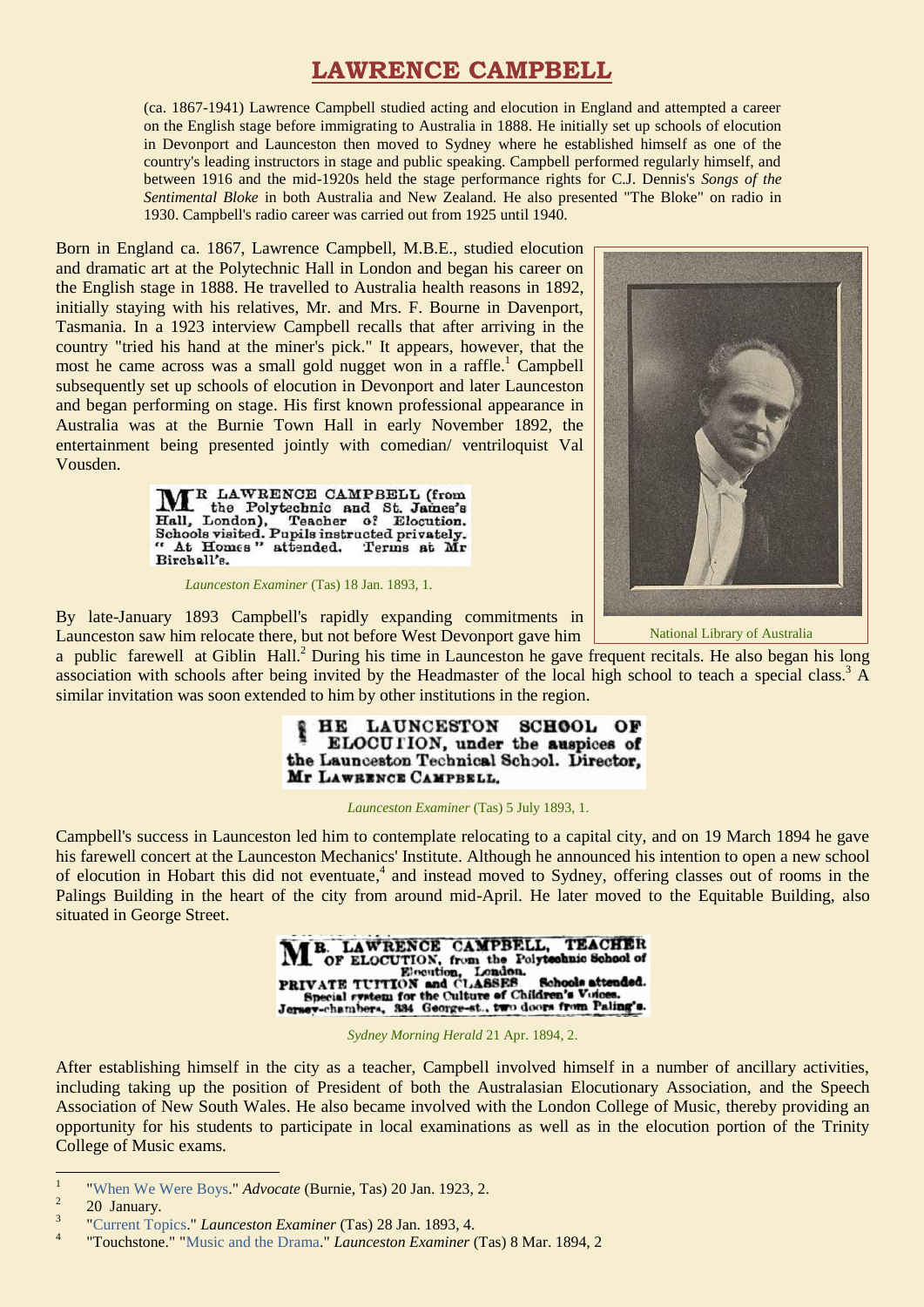In addition to teaching, both privately and through his association with the New South Wales Department of Education, Campbell continued presenting his dramatic recitations around Australia and New Zealand. From 1916 through until the mid to late-1920s he was best known for his impersonations and readings from C.J. Dennis' *Songs of the Sentimental Bloke*. Campbell secured the performance rights directly from Dennis in 1916, 5 and was engaged by [J.](http://ozvta.com/organisations-a-l/)  [and N. Tait](http://ozvta.com/organisations-a-l/) to present his show at St James' Hall, Sydney on 9 September. Campbell and the Taits were quick to point out to both public and other performers that the elocutionist held the sole Australasian performing rights and that neither the verse of songs incorporated into the performance could be seen anywhere  $else<sup>6</sup> - a$  publicity ruse that likely contributed to full houses for his debut season. While reviews of his performance were typically glowing, at least one critic saw disparity in Campbell's performance and the work's "low" sensibilities:



Mr Lawrence Campbell scored a popular success last night at St James' Hall with his rendering of *The Sentimental Bloke*. The building was packed uncomfortably by an appreciative if at times undiscerning audience. Most of those present went to hear a humorous recitation, and for the greater part of the evening got what they sought. But it is open to question whether *The Bloke* is so humorous as last night seemed to be the general impression. As a piece of memory work, and a one-man work at that, there was no fault to be found with Mr Campbell's effort. In other directions, however, there was room for doubt. Mr Dennis' poem has a universal appeal because its theme is universal. Chance has it that the sentiments are expressed in a dialect. Yet so perfect is the artistry that the vehicle of expression is the least dominant factor of all. Last night the impression given by the elocutionist was the reverse of this. The poem seemed a series of Gawdstruths and Stikemes kinked together by strips of unaspirated English, or rather Cockneyisms. Apart from that false emphasis followed on false emphasis with monotonous regularity. Still it is to be presumed that Mr Campbell will improve on his first performance of a difficult task, particularly if subsequent audiences are all as sympathetic as was the case last night. Owing to the limitations as to time imposed by such a recital, Mr Campbell has found it advisable - with the author's permission - to cut 'The Stoush of the Day'.<sup>7</sup>

Unfortunately for Campbell his debut season was temporarily postponed for several nights following the premiere due to the continuing effects of a cold. Despite this, the Sydney season was a considerable success, and led a Melbourne *Punch* critic to suggest that Campbell was not only helping to increase the sales of *Songs of the Sentimental Bloke* but that he was also providing impetus for the forthcoming release of Dennis' new volume of "Bloke" verse, *Ginger Mick*.

Following the Sydney season the Tait's sent Campbell to Melbourne and then New Zealand, where the Dennis poems were also popular. Some two months later he played another sold-out season in Sydney at the St James' Hall. Campbell continued presenting his one-man "Bloke" shows in Sydney, with occasional regional and interstate tours right through the war and immediate post-war years, often under the auspices of a war-fund or charity. In December 1918 he even headlined the Sydney Tivoli for five nights, presenting a selection of favourite pieces to a vaudeville audience. His *Sentimental Bloke* recitals were not the only shows staged by Campbell during the late 1910s, however. In 1918, for example, he gave a Good Friday performance of Dicken's' *A Christmas Carol* at St James' Hall prior to a week-long return season of "The Bloke."

After almost three years of staging *The Sentimental Bloke,* Campbell stopped performing it in November 1919 shortly before the release of Raymond Longford's the film adaptation:



*Sunday Times* (Sydney) 10 Sept. 1916, 17.

Admirers of Mr Lawrence Campbell will regret to hear that he is relinquishing the platform rights of C.J. Dennis' *The Sentimental Bloke* and will be heard in this popular Australian class for the last time on Tuesday at St James' Hall. Mr Campbell is a past master in the art of character delineation, and is considered by the author to be an ideal interpreter. The direction is by Mr J.E. Brownlow [Palings].<sup>8</sup>

 $\frac{1}{5}$ "Amusements: *[The Sentimental Bloke](http://trove.nla.gov.au/newspaper/page/1268407)*." *Sydney Morning Herald* 19 Aug. 1916, 20.

<sup>6</sup> *Sydney Morning Herald* 12 Sept. 1916, 2. [Advert.](http://trove.nla.gov.au/newspaper/page/1268721) 7

[<sup>&</sup>quot;The Bloke.](http://trove.nla.gov.au/newspaper/article/121337832)" *Sunday Times* (Sydney) 10 Sept. 1916, 2 8

[<sup>&</sup>quot;Lawrence Campbell's Recital.](http://trove.nla.gov.au/newspaper/page/13212460)" *Sunday Times* (Sydney) 16 Nov. 1919, 12. [Incl. Photograph]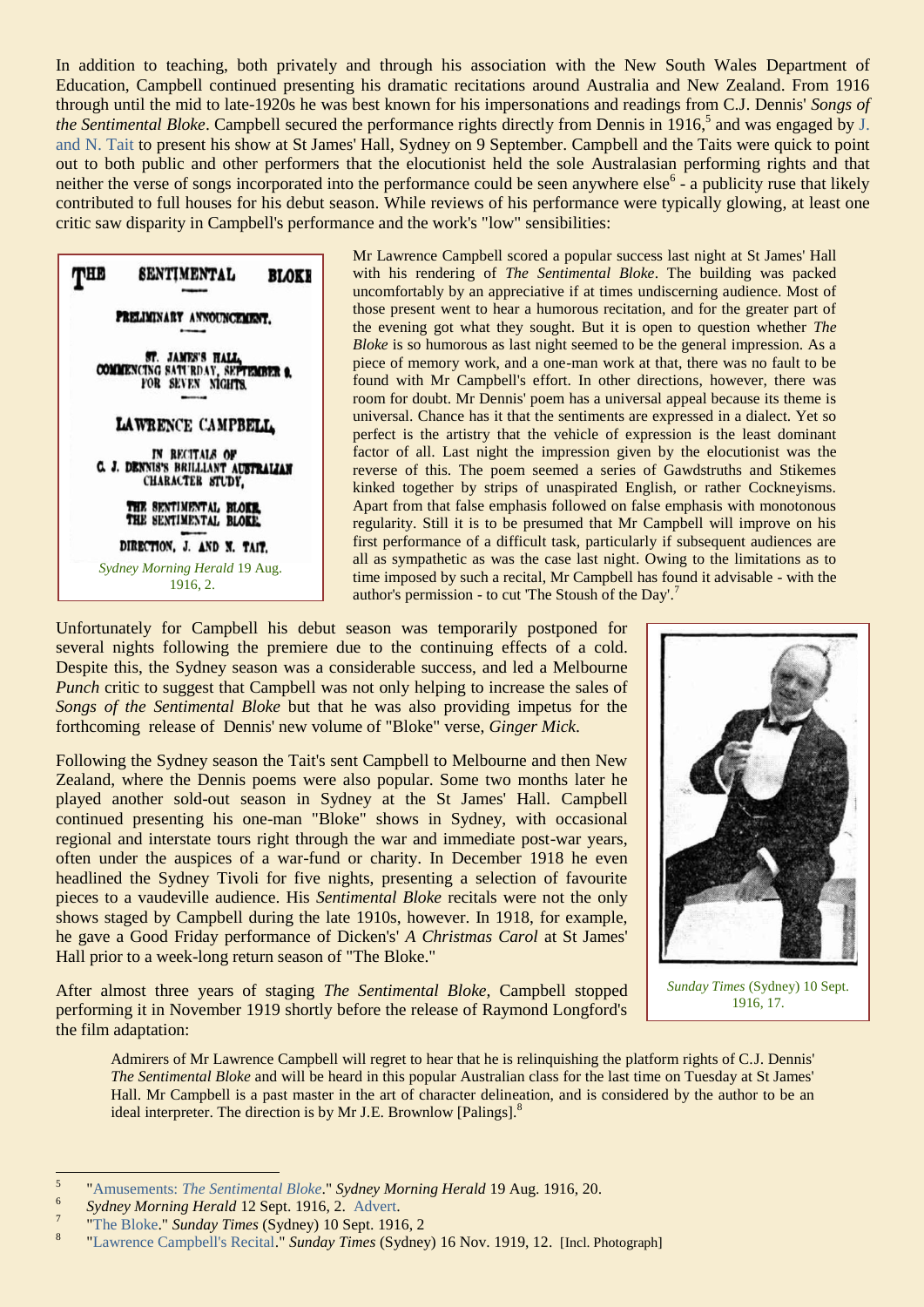

Campbell continued presenting his *Sentimental Bloke* recitals on stage into the late 1920s and possibly into the early 1930s. He is known to have taken the show to Tasmania, South Australia and Queensland during that time. Although his last recorded performances were as part of a season at King's Hall, Sydney in 1927, the *Examiner* indicates in 1934 that he had given a recital at Launceston's Public Library a few years earlier.<sup>9</sup>

Sydney radio station 2BL also broadcast Campbell performing 15 minute segments of *The Sentimental Bloke*. The series, which ran between 3 November and 17 December 1930, was heard around Australia on relay. Campbell's earliest known radio appearance was as a feature guest for 2FC on 3 June 1925. He was heard on the air as late as Christmas Eve 1940, presenting Dickens' *A Christmas Carol* for 2BL.

*Sunday Times* (Sydney) 1 Dec. 1918, 15.

In addition to his public performances, Campbell expanded his activities into other areas of entertainment, including song writing and publishing. He is known to have collaborated with composer Dorothy Scott-Young on the song "Love's Beatitude," which Palings published sometime during the 1910s. The Frederick Harris Company of London also published a series titled *The Lawrence Campbell Musical Monologues*. Especially suited to music hall performers, the series included an adaptation of [Banjo Paterson's](http://ozvta.com/practitioners-other-m-z/) poem "A Bunch of Roses" (with music by K. Shaw-Mayer). All of the songs in the series, which possibly numbered up to 12, were also likely linked to Campbell as the originator.



*Sydney Morning Herald* 28 Sept. 1927, 2.

Campbell's output of publications also included several books. Blennerhassett's Commercial Educational Society of Australia published his lecture *Public Speaking: A Business Essential* in 1930, and ten years later (as the Blennerhassett Institute of Accountancy) re-produced his lecture *The Spoken Word - The Art of Speaking Effectively* (1940) jointly with B. C. Newland's *Planned Organisation: Its Function in Manufacturing Enterprise*. Campbell also self-published a small volume in the 1930s called *The Power of the Tongue*.

During the 47 years during which he taught elocution in New South Wales, Lawrence Campbell visited most schools and institutions in the State. He also undertook the role of adjudicator at speaking competitions around Australia. Campbell died at his home in Lindfield in 1941, aged 74, and was survived by his wife, and a son and daughter.



*Advocate* (Burnie, Tas) 10 Jan. 1922, 3.

<sup>-&</sup>lt;br>9 "**[Personal](http://trove.nla.gov.au/newspaper/page/3412103)**." *Examiner* (Launceston, Tas) 31 July 1934, 6.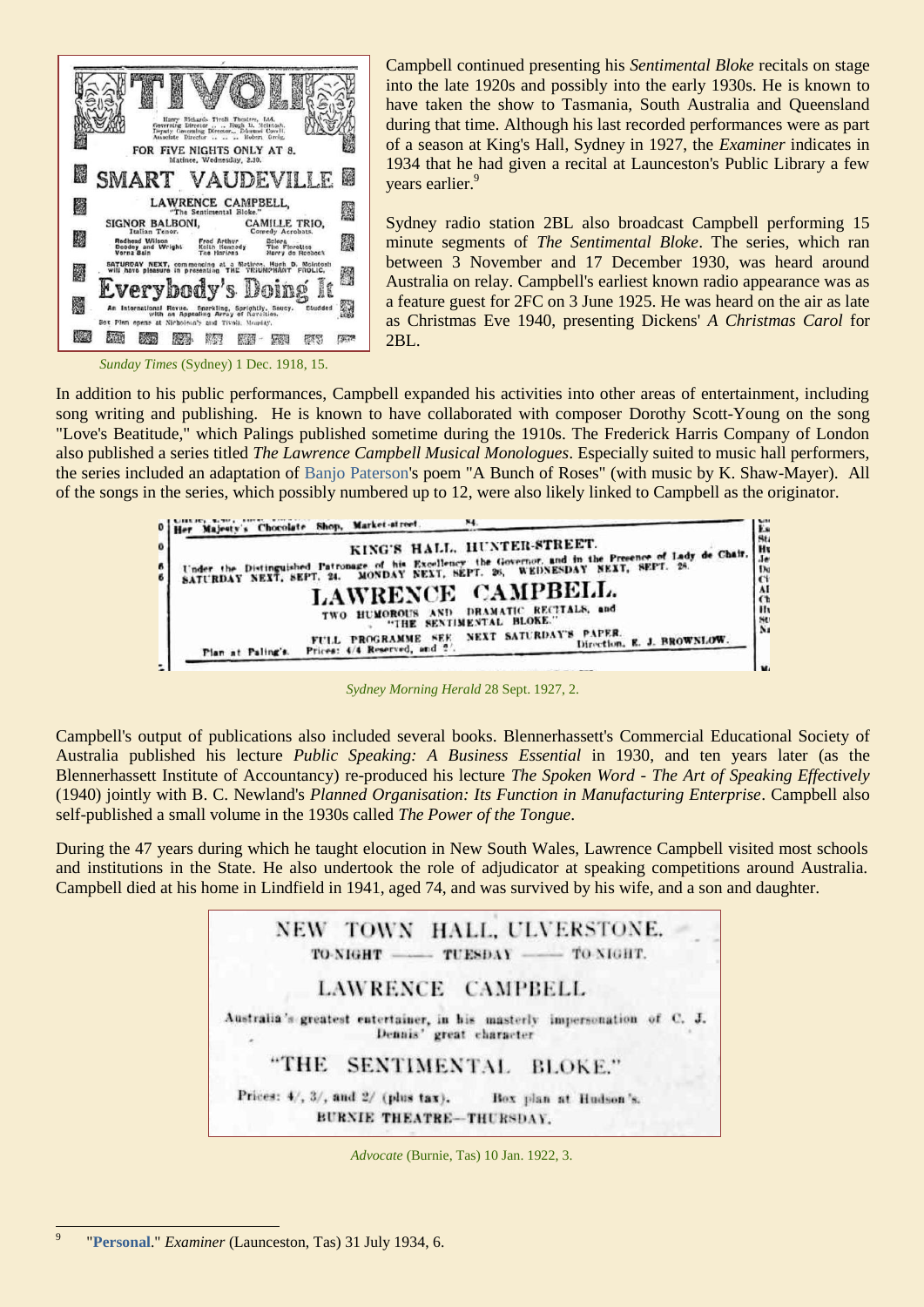## **ADDITIONAL QUOTATIONS**

- **1910: Wanganui, NZ**: In Australia it is generally recognised that Lawrence Campbell can justly claim to have immensely helped and raised the standard of Australian elocution to its present standard. His many pupils have been highly successful, and many are now resident in our Dominion. He has given many numerous recitals in the Y.M.C.A., Sydney, and rarely, if ever, fails to charge his audience with good humour, laughter, kindliness and goof fellowship. Truly he is a remarkable craftsman. Wanganui is undoubtedly lucky in having a visit from this distinguished artist (["Lawrence Campbell Elocutionist.](https://paperspast.natlib.govt.nz/newspapers/wanganui-chronicle/1910/12/28/4?large_image=true)" *Wanganui Chronicle* 28 Dec. 1910, 4).
- **1914**: **Sydney:** The second of the series of the Lawrence Campbell recitals will take place in the Concordia Hall on Monday next. Mr Campbell's items will include the "Fall of Wolsey," from *Henry VIII*, "Soul Music" (Jerome), "The School Examination" (Manners), "Female" (Barry Pain), musical monologues and "The Old Actor," the latter having been specially written for the reciter by Mr Ellis Price. Miss Constance Brandon Usher and Mr W. Shotton will assist (["Amusements: Lawrence Campbell Recitals.](http://trove.nla.gov.au/newspaper/page/1278517)"*Sydney Morning Herald* 18 July 1914, 24).
- **1914:** Mr Lawrence Campbell": Mr and Mrs Lawrence Campbell received their friends at St James' Hall last night, in celebration of the fact that the elocutionist has completed 20 years of professional work in this city between 1894 and 1914. During the evening he was presented with a silver purse of sovereigns, when, in a reminiscent speech of thanks, he recalled the fact that when he started in Sydney the only advertised teachers of elocution were Harry Leston and John Howe, with F.C. Clitherow a little later. Since then the increase had been marvellous, as was evidenced by the group of well-known teachers from his own studio alone, and the output of other leading studios had to be considered. Thanks seemed an empty word for all he owed to the artists around him, who since they had become brother and sister professionals, had treated him as a sincere friend, and, on critical occasions, as their father confessor, or at any rate, advisor…

Mr Harrison Allen, as the oldest of pupils now professional artists, made the presentation, with reference to the affectionate esteem in which MR Campbell was held, adding that his strong personality was almost as familiar in Ballarat, Dunedin and other parts of Australasia as it was in Sydney.

The State Premier (Mr W.A. Holman, MLA), commented upon the way in which Mr Campbell had kept burning the sacred lamp of art in its relation to human speech and expressed a hope that the popular elocutionist might hold a similar celebration in 1934, and as he began to descend into the vale of years, might hold another joyous gathering after that (["Mr Lawrence Campbell.](http://trove.nla.gov.au/newspaper/page/1280004)" *Sydney Morning Herald* 23 May 1914, 22).

- **1917:** Mr Lawrence Campbell is commencing a tour of New Zealand shortly under the direction of the Tait Bros, reciting *The Sentimental Bloke*. The cultured Mr Campbell will turn up the collar of his coat, and wear his cap over one eye for the first time in Wellington on Tuesday. I can't myself see Mr Campbell in the part. He is too innately respectable. However, let us wait and see. New Zealand has a deep affection for the "bloke" as has the land of his birth ["Murmurs](http://trove.nla.gov.au/newspaper/page/10855925)  from Maoriland: *[The Sentimental Bloke](http://trove.nla.gov.au/newspaper/page/10855925)*." *Mirror of Australia* 20 Jan. 1917, 6).
- 1922: **Hobart**: It is not often that an entertainment of the kind to be given by Mr Lawrence Campbell in the Town-hall on Wednesday and Thursday next is held in Hobart, and those in particular who have read C.J. Dennis's great work and those who have not done so will certainly have the opportunity of, as Mr Bland Holt says, "meeting 'The Bloke' in the flesh." Mr Campbell has made special study of this work. He has had a unique run of success throughout Australia and New Zealand. During the period of the great war large sums were raised for patriotic funds by recitals of "the Bloke," and Mr Campbell did not spare himself in his efforts to assist those who were prepared to give all for King and country ("Amusements: *[The Sentimental Bloke](http://trove.nla.gov.au/newspaper/page/1777061)*." *Mercury* 21 Jan. 1922, 10.

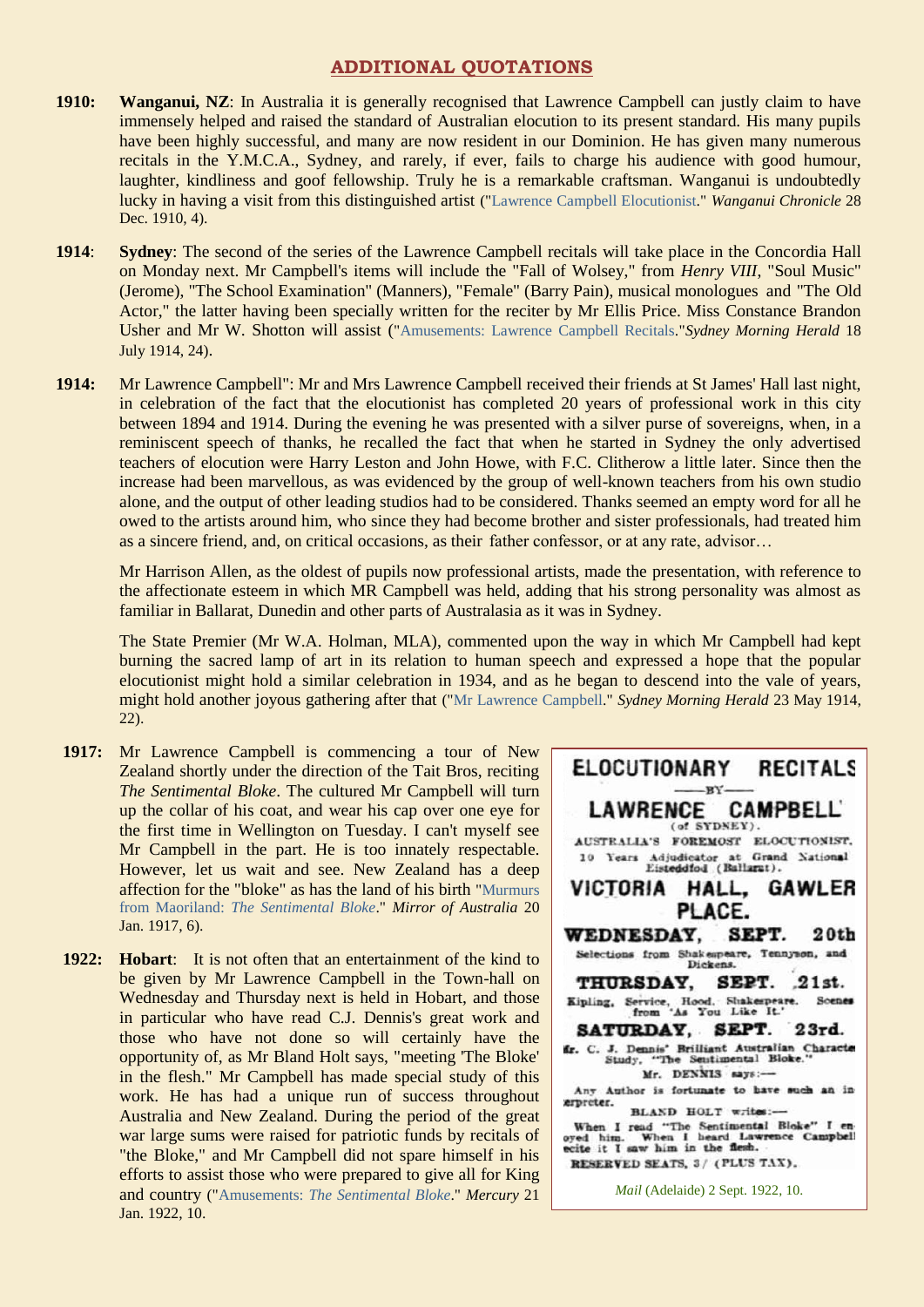**1922: Sydney**: The revival by Mr Lawrence Campbell of *The Sentimental Bloke* crowded St James' Hall last night. Five years ago the popular elocutionist and entertainer had his first success on the platform in the cleverly audacious mixture by C.J. Dennis of Australian slang, maudlin sentiment and rough-edged humour. There were many new touches in last night's recital and all the songs which we associate with the names of Bill and Doreen were presented without exaggeration or over-emphasis. Mr Campbell, who was in evening dress, had no music to help him. Music was not needed, as the full-flavoured love episodes had an accompaniment of hearty laughter from "the Spring Song," to "The March of Life." The enjoyment of the audience almost broke beyond bounds in the Dennis account of Bill and his sweetheart at a performance of Romeo and Juliet. Among the other popular songs were: "The Intro," "Doreen," "The Straw Hat Coot," "The Reconciliation," "Ms," "The Pilot Bloke," "Hitched," "Beef Tea," "Uncle Jim," and "the Kid" (["Murmurs](http://trove.nla.gov.au/newspaper/page/10855925)  from Maoriland: *[The Sentimental Bloke](http://trove.nla.gov.au/newspaper/page/10855925)*." *Mirror of Australia* 20 Jan. 1917, 6).

# **HISTORICAL NOTES AND CORRECTIONS**

**1. Lawrence Campbell Oratory Competition:** The coveted annual competition in impromptu public speaking between representatives of each of the Great Public Schools (GPS) and Combined Associated Schools (CAS) in New South Wales was established by a committee of Sydney artists in 1934 to commemorate Campbell's 40 years of professional service. <sup>10</sup> The first competition was held the following year.



National Library of Australia

 $10$ <sup>10</sup> ["Personal."](http://trove.nla.gov.au/newspaper/page/3412103) *Examiner* (Launceston, Tas) 31 July 1934, 6.